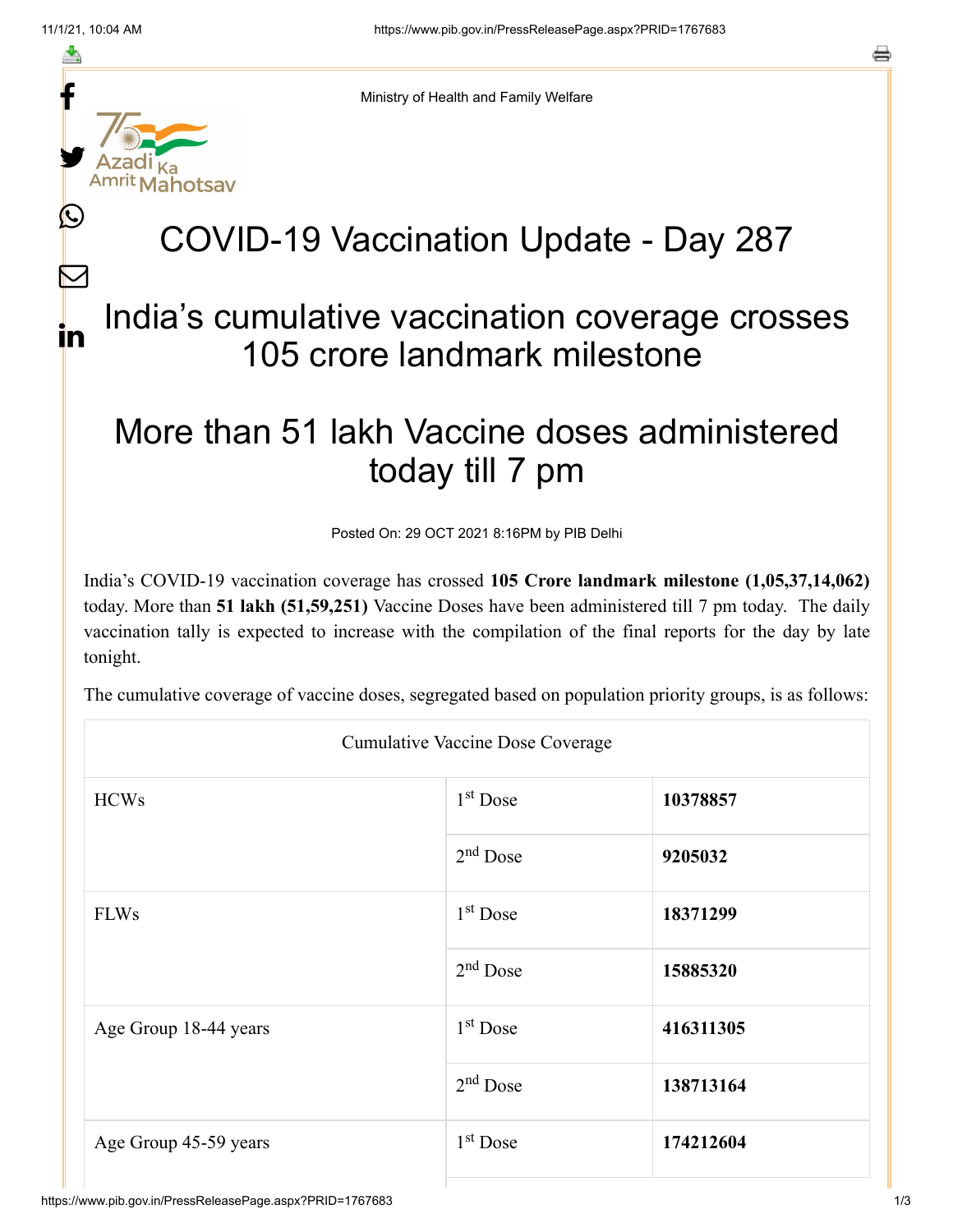| f                     |                                              | $2nd$ Dose | 95225580   |
|-----------------------|----------------------------------------------|------------|------------|
|                       | Over 60 years                                | $1st$ Dose | 109366835  |
| $\bigcirc$            |                                              | $2nd$ Dose | 66044066   |
| $\boldsymbol{\nabla}$ | Cumulative 1 <sup>st</sup> dose administered |            | 728640900  |
|                       | Cumulative 2 <sup>nd</sup> dose administered |            | 325073162  |
| in                    | Total                                        |            | 1053714062 |

Today's achievement in the vaccination exercise, segregated by population priority groups, is as follows:

| Date: $29th$ October, 2021 (287 <sup>th</sup> Day) |                      |         |  |
|----------------------------------------------------|----------------------|---------|--|
| <b>HCWs</b>                                        | 1 <sup>st</sup> Dose | 97      |  |
|                                                    | $2nd$ Dose           | 8162    |  |
| <b>FLWs</b>                                        | 1 <sup>st</sup> Dose | 230     |  |
|                                                    | $2nd$ Dose           | 23878   |  |
| Age Group 18-44 years                              | 1 <sup>st</sup> Dose | 1474185 |  |
|                                                    | $2nd$ Dose           | 2091664 |  |
| Age Group 45-59 years                              | 1 <sup>st</sup> Dose | 368805  |  |
|                                                    | $2nd$ Dose           | 657060  |  |
| Over 60 years                                      | $1st$ Dose           | 205730  |  |
|                                                    | $2nd$ Dose           | 329440  |  |